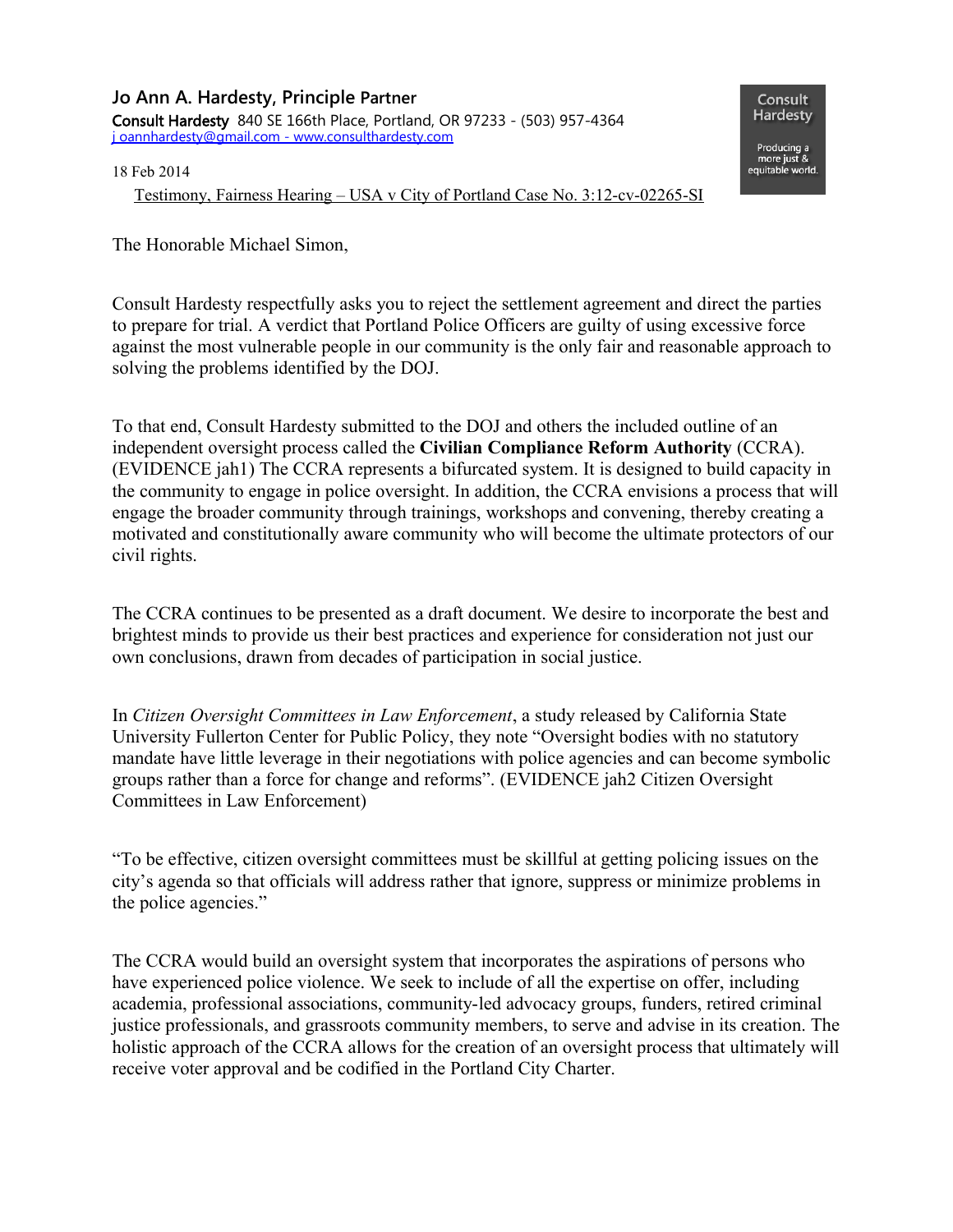A truly independent oversight process must be:

- Independent from the police & City Hall
- Publicly accessible
- Sensitive and respectful to complainants who've already suffered harm

In addition it would:

- Provide know-your-rights training in middles schools, high schools, alternative schools and on all college campuses within the city of Portland
- Assist community members filling out complaint forms, identifying the officer who is the subject of the complaint, and gathering any other information that will assist investigators
- Provide intimate knowledge of the U.S. Constitution and the protections it provides
- Identify & advocate for legislative action needed in state, county and city governance
- Not entertain apologists for unconstitutional practices of Portland Police, but rather work to identify those officers, and hold them accountable
- Research best practices in police departments around the globe  $\&$  advocate for policy changes that move accountability forward. (EVIDENCE jah3 Monitoring the Performance of Police Oversight Agencies)

A truly independent police review process, as proposed under the CCRA, would evaluate civil payouts on court awards and jury verdicts in police misconduct cases. It would ensure that the Police Commissioner, Police Chief, City Council and others with responsibilities identify policy, training, supervision or other deficits, in order to prevent a repeat of the behavior that led to the verdict or award. *What Police Learn From Lawsuits* (EVIDENCE jah4) states many police forces are using information glean from civil suits to improve performance of officers.

The beauty of this system is that it would make room for all who wanted to participate through research groups, work groups and limited-term action groups.

Imagine a Police Oversight Process, owned by the people of the City of Portland, rather than the police. Each involved person would have a stake in creating the system. Each person (police  $\&$ civilian) would be treated fairly. Those harmed would be provided services, regardless of their status. It is my hope that, by directing parties to trial, the community will be left to work for real reform.

#### **Second portion of testimony:**

We were optimistic when the DOJ agreed to conduct this investigation; however I will say this is not my parents' DOJ. As a kid I remember when the DOJ Civil Rights division showed up, they were going to stop civil rights violations in their tracks. And prosecute the violators to the fullest extent of the law.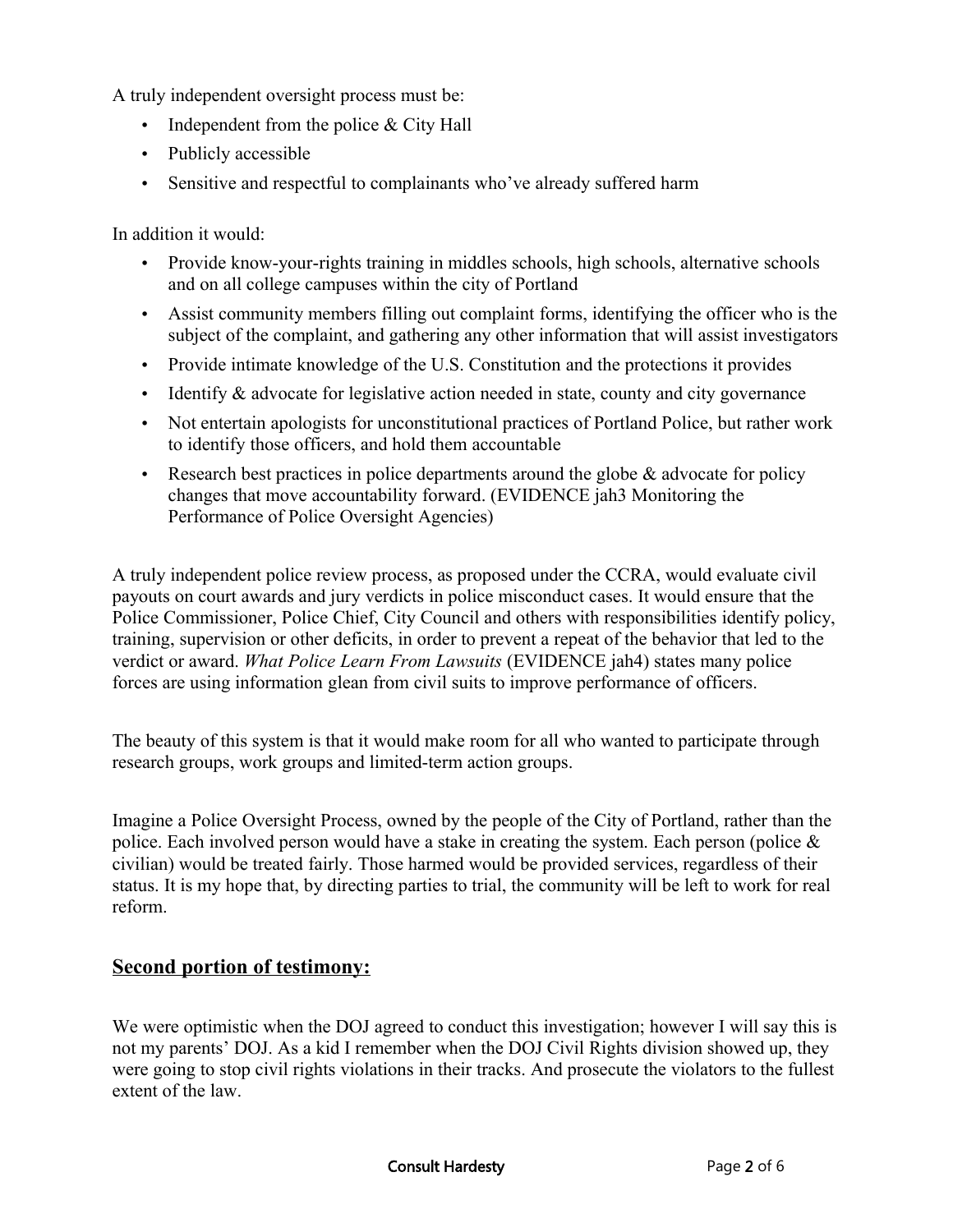Sadly, the DOJ Civil Rights Division of today is not that champion. (EVIDENCE jah5 U.S. Department of Justice Community Relations Service, Police Use of Force Addressing Community Racial Tension) In September 2003 the DOJ released a report laying out sanctions for police departments that use excessive force against community members. It included threats of loss of Federal financing. A decade ago, the DoJ provided resources to community organizations, so they could hold police accountable. Yet when they came to Portland, the DOJ figured out how to bloat PPB's budget, adding duties they are not qualified to perform.

The letter of findings that the DOJ released on 9/12/12 shows the institutional nature of the unconstitutional practices embraced by Portland Police (pgs 10-18). I knew after 25-years of working on police reform that we had severe problems within Portland Police Bureau. I had no idea how bad it was until I read the findings.

Unfortunately, the settlement agreement doesn't go far enough to create an accountability system that is fair, transparent, and applied equally  $\ldots$  regardless of the race, sex, social, economic  $\&$ housing status of the individuals involved.

The settlement agreement before this court is inadequate. It would continue to deny justice to most victims of police violence, especially people of color in Portland, and provide political cover for the *next five years* to the institutions and elected officials who have legislative responsibilities to enforce the U.S. Constitution.

Those responsible have allowed the over-policing of African American and Latino communities, houseless families and anyone else assumed to have little power … including people with mental health concerns.

The settlement agreement rewards the failure of our current, misnamed oversight process. It rewards IPRB by giving it more staff. Without setting standards or performance targets, they'll likely continue to reject 77% of the complaints that come through their door (confirmed by the IPR annual report of 2012). Clearly this system is not set up to provide justice, but to pretend we are addressing abuse community members suffer at the hands of Portland Police.

The settlement agreement (pgs 43-50, sections 120 thru 140) reinforces, and locksin for 5-years, a system the DOJ describes as a 'self-defeating accountability system.' I am amazed at the lack of outside-the-box thinking that went into this rushed agreement, and recommend the court reject it as inadequate to hold police accountable.

In order to find this agreement fair you would have to ignore the egregious behavior of some Portland police officers, and an IPR designed to frustrate community members. The mis-titled Independent Police Review Division is not independent. They can't even ask an officer under investigation a direct question. They do not conduct investigations … although they have the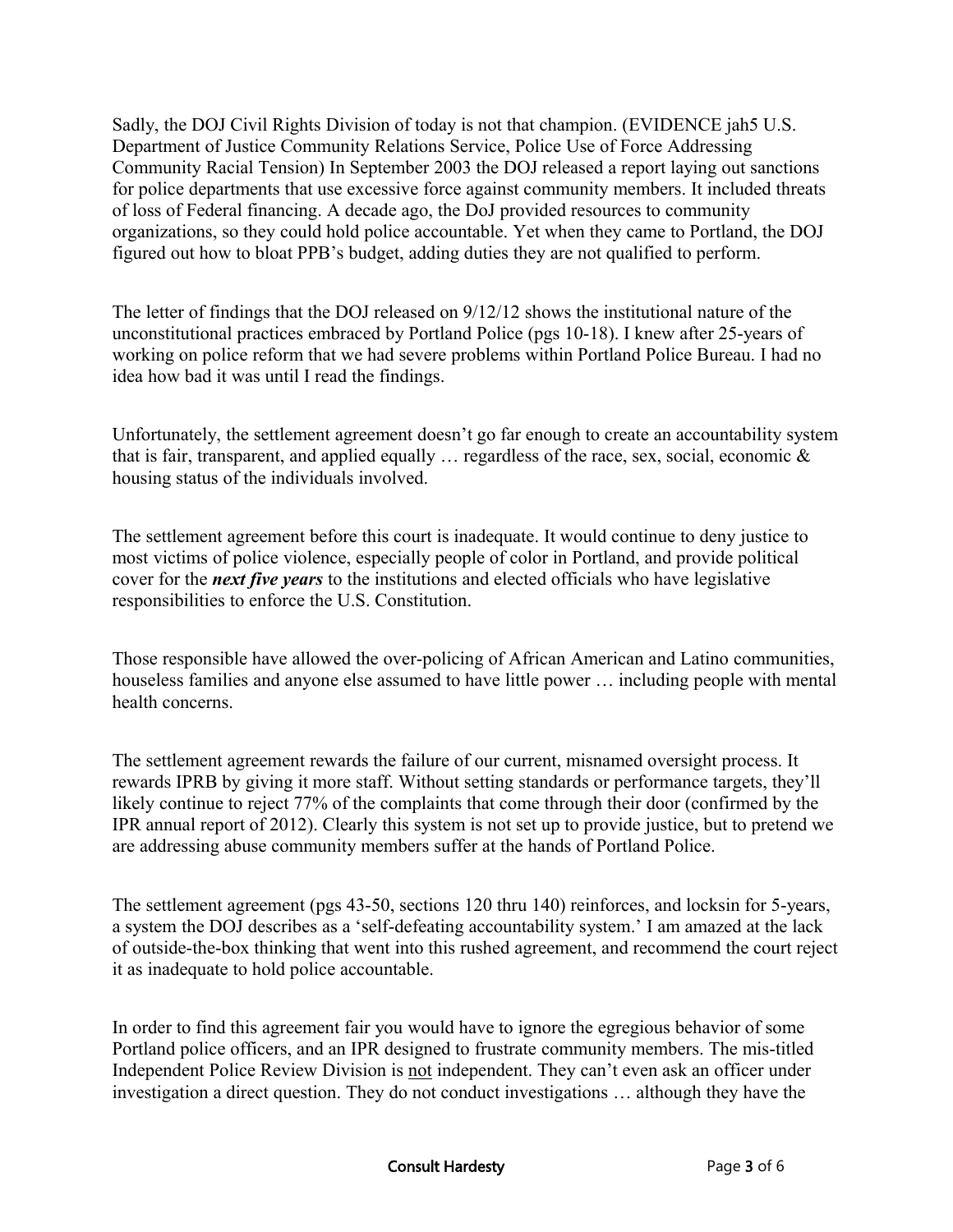authority to do so. It would be more honest to call the IPR the 'Police IAD Review Division.'

## **Bad Faith Dealings:**

Each summer Portland Police roll out a new program that is supposed to keep us safe. In 2012 it was Clean Sweep, sold as a program to get weapons out of the hands of kids after several shootings had taken place. The results of this effort: 300 people arrested. Of those arrested, 163 were 30 years or older, with 102 being over 50 years old. Only 38 people under 18 were arrested. Portland Police success in getting guns off the street was negligible: 125 arrests were alcohol related, 28 drug-related. Only .5% of those arrested had a weapon of any sort. Portland police lowered the quality of life for 300 people in an historically black neighborhood. They removed no known guns from our community. Portland Police calls this success. (EVIDENCE jah 9 PPB charts)

Since the DOJ has been providing oversight to Portland Police, they have rolled out two new initiatives that are sure to produce unconstitutional behavior by Portland Police. The first, is a new community-policing Program called 'stop and pat' and modeled after NY's stop and frisk. Portland police are require to spend 15 minutes of each hour engaging in community policing. (EVIDENCE: jh- *Portland Tribune* Article dated 12/19/13, back cover of evidence packet: Pat downs likely to increase as cops take to the street) News reports have Portland police saying they want to build relationships in community - by having dialog - but they don't feel safe unless they do a pat down first. This Community Policing strategy focuses on young men of color, especially African American and Latino youth. Although Multnomah County has a large number of concealed weapons permit holders, its unlikely police are patting down white businessmen downtown. This policy clearly targets a specific subsection of our community (the people the AMA Coalition originally invited the DOJ to come and protect).

The second program rolled out last month by Chief Reese is the 'Prosperity Portland' initiative, which over-polices homeless community members. It is to force them to move out of sight of the downtown business interests. This must be a violation of the U.S. Constitution; yet the DOJ, Police Commissioner and City Council have all been deathly silent on this police policy.

We also believe that the DOJ was deficient in the development of this settlement agreement due to their premise that Portland Police are the right people to interact with people with mental illness. Why not firefighters? Why not EMTs or mental health professionals? Any or all of these options make more sense than assuming PPB will change its culture to an officer-friendly type when someone is in distress. This failure by the DOJ to redesign our emergency response system and allow health professionals to diagnose the needs and dispatch the right agencies for this job is disappointing at best and incompetence at it's worst. It is unfair to a community who expects help.

(EVIDENCE jah6 *Oregonian* article dated 4/30/13) Portland Police already had options to get people to mental health professionals, but refused to use that system. It is unreasonable that the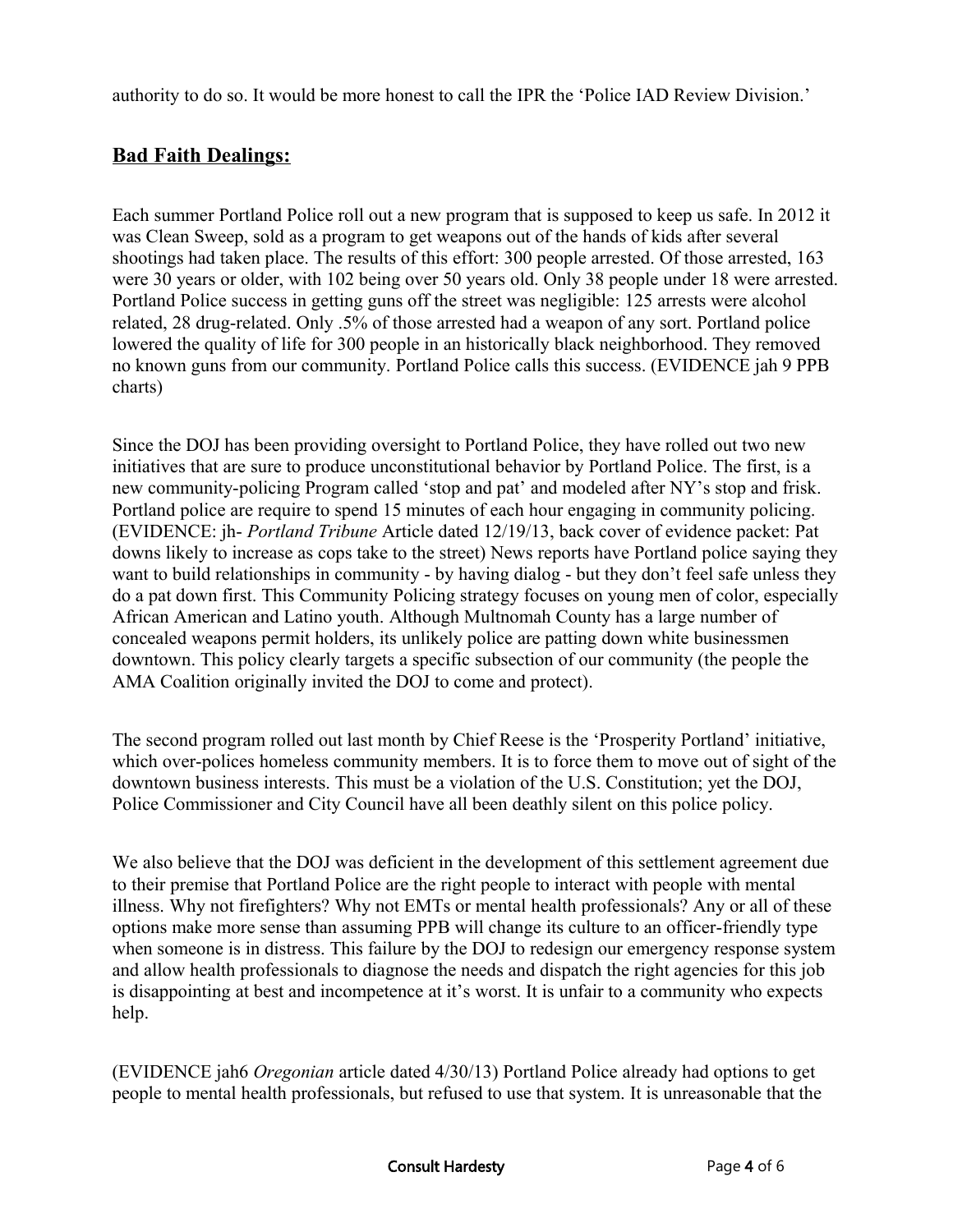DOJ thinks having PPB build their own BHU is the solution to this unwillingness to use available resources. In addition, we have uncovered some alarming information about how the BHU operates now (Evidence jah7 notes from BHU October 2013 newsletter) which shows how police are using this new unit in ways that are troubling and I believe violate the public's right to privacy.

The first hire for Portland Police Behavioral Health Unit was Brett Burton, one of the law enforcement officers who stomped James Chasse to death. This shows the disconnect between psych evaluation services and officers' suitability for an assignment.

## **Training Advisory Committee/ABHU Advisory Committee/CPRC**

This settlement agreement (pgs 28-31 sections 78-84) solidifies an oversight process that requires people to go through a background check, and sign a confidentially agreement in order to volunteer for advisory boards. Community members most knowledgeable about police training deficiencies have generally decided not to apply to be on the committee. We pressured then-Mayor Adams to change the appointment process, to open it to people who may be critical of current operations, but are willing to work with Portland Police to correct it. This change never took place. The settlement agreement before you is silent on opening such opportunity.

The Community Police Relations Committee is a sham. It proposed to build relations between the community and the police, but police get to determine who serves on the committee. People with detailed knowledge of police abuse are kept off of this committee. This body would be better named the 'Police Relations Committee,' whose goal is to justify inappropriate police action rather than introduce any meaningful policy or reform any practice.

#### **Other bad faith actions that prohibits accountability include but are not limited to:**

-Retaliation against family members who have suffered police violence.

-Chief Reese's letter to the CRC, outlining a criminal history for a community member who was racially profiled and treated disrespectfully, then showing up at a CRC meeting in full-dress uniform to defend his officer.

-EIS system took 10-years to build, and is now supposed to improve the job performance of Portland Police Officers. City managers concede EIS will not be used for discipline.

-After a decade-long fight to get Portland police to provide annual performance evaluations to its employees, it was finally added to the 2014 PPA contract. Unfortunately it also isn't tied to discipline: the lesson the community has learned from this effort is - if a provision is not mandated by a court, it will not happen within Portland Police Bureau unless they feel like it.

# **Service Coordination Teams:**